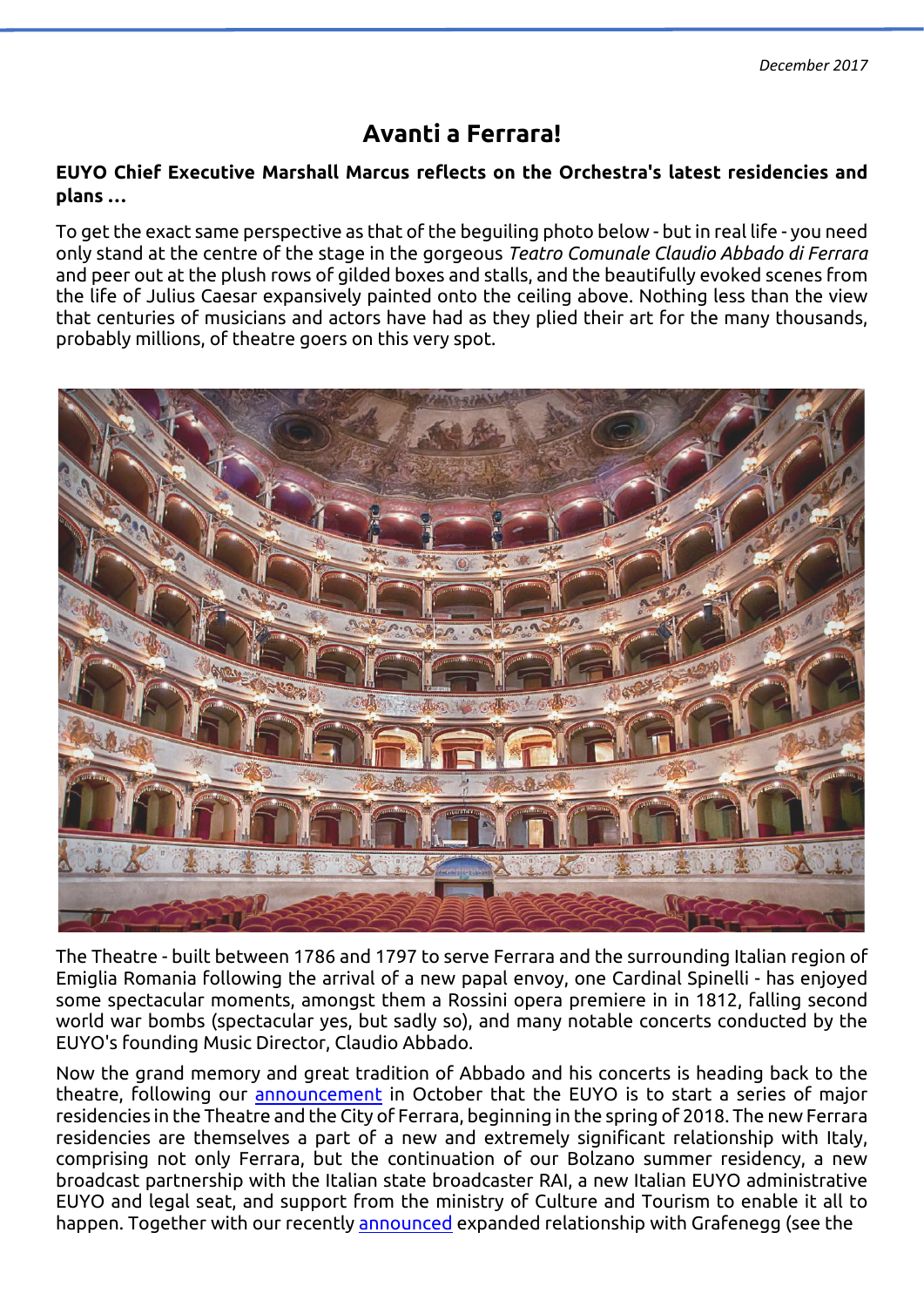interview below with Campus artistic director Leon Botstein) the news from Italy can be seen as the Orchestra's *white smoke* announcing its new future following the recent upheavals in our current home in the UK*.*

There are many people to be thanked for these recently announced plans, particularly Dario Franceschini, Italy's Minister for Culture and Tourism, and his Undersecretary of State Ilaria Boreltti Buitoni; the Mayor and Assessore of Ferrara; the heroic MEP Silvia Costa; Roberto Sergio and Mihaela Schefer of RAI; Ferrara Theatre President Roberta Ziosi and Vice Artistic Director Dario Favretti; and EUYO Co-chairs Sir John Tusa and Ian Stoutzker. As a result of their work, but also the work of others too numerous to mention here, the future of the EUYO has a distinctly bright feel to it. Now it is the Orchestra's turn to make a reality of these grand plans.

Standing on the stage of the Teatro a few weeks ago, I was reminded of how such a future might vary from the early days of Ferrara's Teatro, a variation that came home to me more deeply this week as I sat down in Milan to plan with Christina Loglio of the Italian Ministry of Culture, when we serendipitously met at the biennial European Culture Forum.

For sure there will be concerts and performances, quite a number, but there is something else. Something that is not so obviously connected to the traditions of the elegant eighteenth century theatre pictured above, and that is a growing sense of the need for increased participation and inclusion that is driving Europe's contemporary cultural agenda and consequently the schema of the EU's Creative Europe cultural funding programme that is so important to the Orchestra's plans and work.

*Claudio Abbado, Founding Music Director of the EUYO, leading the Orchestra in a rehearsal in 1979*